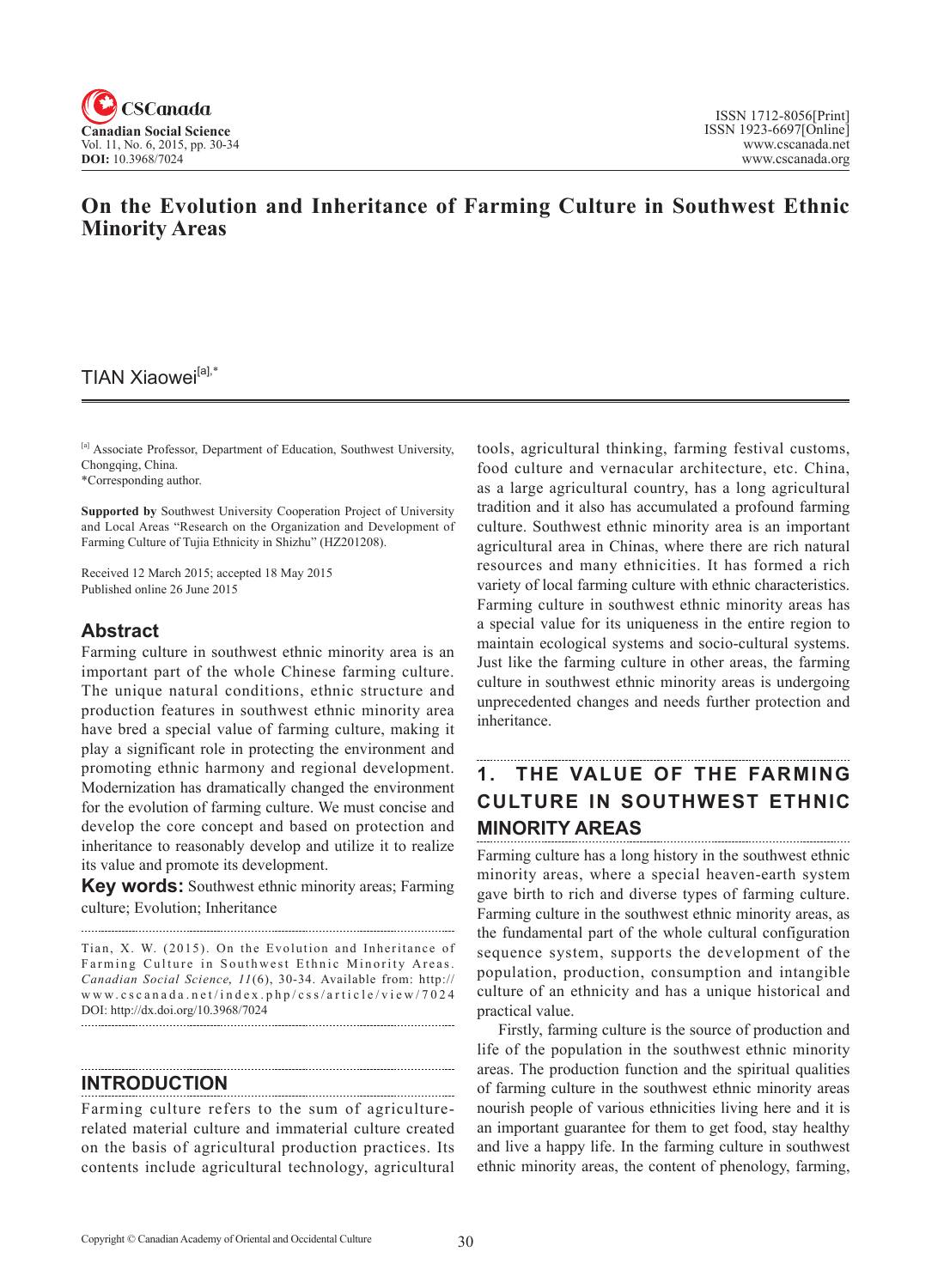food and drink, heaven-human relation and social relations has a long history and has experienced major natural and social changes but still maintained strong vitality. The process of globalization has put the farming culture into the position to change. Farming culture in the southwest ethnic minority areas is also faced with the historical responsibility of how to support the agricultural development in ethnic areas. To achieve the sustainable development of all ethnic groups in the southwestern area and to ensure their adequate and secure production and means of subsistence, we must tap agricultural production ideas and technology that all ethnic groups have long accumulated and learn from farming culture on the attitude regarding the use of resources and environmental protection. While promoting the means of production and means of subsistence for the survival of various ethnicities, farming culture also retains and inherits the cultural genes of this ethnicity and enriches people's spiritual world and cultural life. Therefore, farming culture provides important support for agricultural production in the southwestern region of all ethnic groups, but also provides a guarantee for the development of culture and civilization of this region. It is the source of people's production and life.

Secondly, the farming culture is the key to protecting the ecological environment and biodiversity in the southwestern area. The farming culture in southwest ethnic minority areas has experienced a long history and it has been proved to fit the special resources and environmental features of the area, and has formed a positive interaction with them. The farming culture in the southwest ethnic minority areas emphasizes that while getting the food supply from nature, we should also pay attention to the degree of getting, notice that the agricultural production is a link for the natural environment to maintain their balance and update, and pay attention to the overall, coordinated and sustainable perspective to get engaged in agricultural production. With such a cultural influence, people of all ethnicities in southwest while developing themselves properly protect the ecological environment and biodiversity. Ethnic minorities in Southwest China in the development and use of natural resources take the concept of rational management of local ecosystems. Their access to wildlife has a special taboo, and they use ethnic group relations and religious forms to control overuse and overkill. Farming culture in the southwest ethnic minority areas has taken the attitude of respect and gratitude to forests, plants and endangered creatures. They access them without destroying their sustainable development to protect the ecological environment and biological diversity of the region (Mc Donald, 1977).

Thirdly, the farming culture is the protection for southwest ethnic minorities to live in harmony. Great mountains and rivers densely distribute in the southwestern region in China, where there are many ethnic groups of varying scales and uneven development

and it has formed a community of diverse and complex ethnic culture. These ethnic cultural communities have formed a harmonious relationship. They appreciate each other and learn from each other. In a relatively independent geographical unit, various ethnic groups have their own material basis and stable group and family relations for farming activities. There is no contradiction between them or the possibility of mutual swallow; therefore, they also form an inter-ethnic harmonious benign situation. This is inseparable from the nature of the farming culture in this area. Farming culture of various ethnic groups in southwest China also forms a pluralistic integration feature since they learn from each other. The existing physical and non-physical forms of carriers of farming culture, such as farming species, farming tools, agricultural activities and customs, etc. have preserved a large number of traces of ethnic cultural exchange and communication. In addition, southwest ethnic minority areas are also an important region in the communication between China and Southeast Asian countries and peoples. Farming culture also plays an important role in cultural exchanges between the neighbor countries. In the farming culture in southwest ethnic minority areas, the exchange of crop varieties, farming techniques and the instruments of production also promotes the harmonious coexistence of different countries and different ethnic groups and the formation of a stable and harmonious border relations.

### **2. THE TIMES SITUATION OF THE EVOLUTION OF THE FARMING CULTURE IN SOUTHWEST ETHNIC MINORITY AREAS**

In today's accelerated pace of globalization, the external environment and internal conditions of regional development in southwest ethnic minority areas are facing major changes and farming culture has also been unprecedentedly involved in the process. China is in the overall social and economic structural transformation, marketization and commercialization are penetrating the southwest ethnic minority areas of a wide range. The production and life of the population in ethnic areas are undergoing significant changes. Ethnic traditional culture including the farming culture has also ushered changes in such a wave.

Firstly, changes in agricultural production tools and techniques have reconstructed the foundation of farming culture. Farming tools and techniques are endogenous variables in the development of farming culture and they have a profound impact on the evolution and development of farming culture. Although the pace of modern agriculture has not yet entered the southwest ethnic minority areas, there are already some mechanized farming tools and modern technology entering the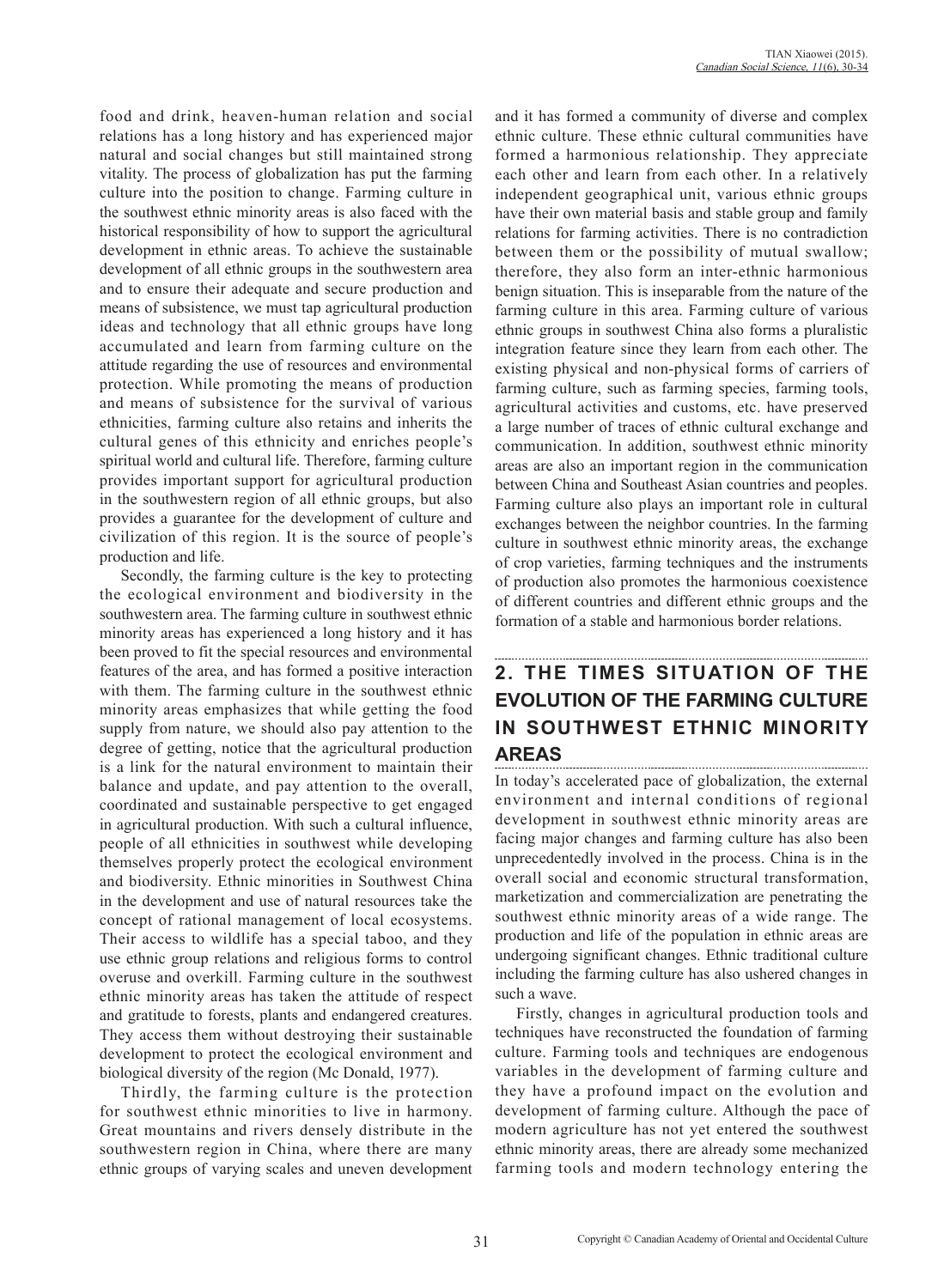agricultural production of this area and farming production tools and technology of ethnic minority populations are quietly changing. Many unique farming tools in southwest ethnic minority areas are disappearing and the associated techniques of getting tool material, making the tool and using the tool are also disappearing. Farming tools and technology-based forms of farming culture are increasingly departing from its practical basis. Farming season, farming program, farming techniques and harvest festivals and other activities are slowly losing practical significance, resulting in the increasing dilution of the concept of farming culture in agricultural population, which to some extent is a crisis for the evolution of farming culture.

Secondly, changes in livelihood patterns have the farming culture ties formed from blood, kinship and geopolitical relations cut down. Livelihood is the way of making a living formed on the basis of the combination of people and resources in certain circumstances (Chambers & Conway, 1992). Transformation of livelihood is a change of living model caused by environmental changes. Southwest ethnic population is undergoing livelihood pattern changes. The development of market economy makes the new generation of ethnic population begin to go out of the mountains, combined with the involvement of urbanization and industrialized production way, the livelihood model of southwest ethnic population is transforming from small family practice into migrant working or the co-production model of "company plus farmer". This breaks the various cooperation of traditional rural society based on kinship and geopolitical relations. A variety of carriers of farming culture has become increasingly vulnerable and marginalized. In the background of livelihood pattern transformation, the emphasis of blood, kinship and geographical relationship in farming culture is gradually diluted and especially the social relations centered by the farming activities are gradually disintegrating. The fragmentation of the cultural tie has also become a huge obstacle for the protection and inheritance of the current farming culture.

Thirdly, cultural consumption has had an impact on the evolution of farming culture. The Prosperity and development of ethnic culture can provide a variety of styles and forms of fresh cultural consumption contents and manners for people. Healthy cultural consumption behavior and strong cultural consumption groups and their spending power also provide a demonstration platform and a solid guarantee for the inheritance and the development of ethnic culture. On the other hand, some of the negative cultural consumption may produce damaging effects on cultural development. Poor consumption culture might resolve the agreeable concept of minority farming culture, resulting in aesthetic distortion of farming culture. What is more worrying is that some cultural consumption is conducting a predatory development to the traditional farming culture under the cover of "creating economic benefits" and "improving people's lives". Negative cultural consumption is actually lack of in-depth understanding and grasp of the characteristics of farming culture and it is a kind of destruction of traditional farming culture from superficial consumer behavior. Under the unified format and pace, economic benefits as a yardstick have guided the development direction of farming culture. In such development activities, the production and life of various ethnic populations in Southwest China are being incorporated into a unified format of modern production and consumption. The original agricultural production, living and communication methods are overwhelmed by economy-oriented benefits and only retain some formal shells. Such predatory development will only make farming culture increasingly hollow and commercialized and it is in fact contrary to the inherent logic of the development of the farming culture and is away to dry the pond to get all the fish.

# **3. EXPLORATION OF THE APPROACH TO THE INHERITANCE OF FARMING CULTURE IN SOUTHWEST ETHNIC MINORITY AREAS**

The inheritance of the farming culture in southwest ethnic minority areas is to maintain traditional farming cultural forms of the cultural subjects born there according to their value judgments and at the same time to select a new form of farming culture and can be accepted by society, making it a stable element to pass along generations and promote the development of ethnic groups as well as social development. The protection and inheritance of farming culture is mainly divided into three sections: cultural core elements, intangible cultural heritage and intangible cultural heritage. If we divide it in a finer way, it would include protection and inheritance of concepts, technologies, tools, architecture and festivals and rituals, etc.. For the ethnic minorities in the southwestern region, the excellent farming culture is an indispensable factor reflecting their ethnic characteristics. It is close to the production and life, reflecting the deep psychological characteristics of ethnic members and connecting the past, present and future of groups and individuals. It is the foundation of ethnic existence. To inherit the excellent farming culture in southwest ethnic minority areas, we also need to choose the right approach to protect, maintain and develop its core content and manifestations.

Firstly, to condense and develop the traditional core concept of farming culture. The foundation of the generation and development of farming culture lies in its reasonable concepts. These concepts have passed the tests of thousands of years of natural history and social practice, have been proven highly reasonable and valuable, and are the fundamental basis to inherit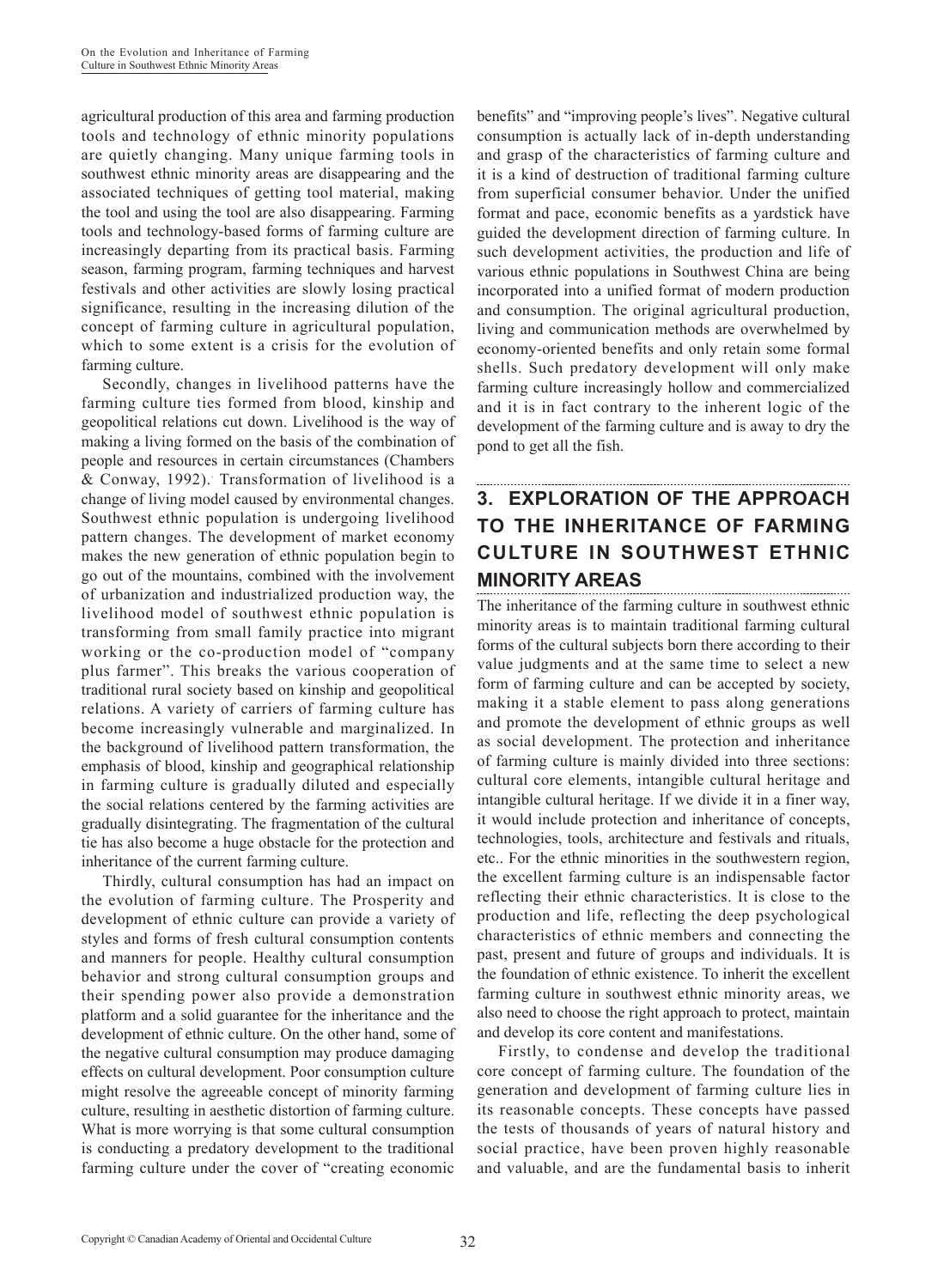farming culture. Regardless of changes in the external environment, farming culture in the southwest minority ethnic areas has formed a number of core views in phenology, farming seasons, resource use and social relations and has strongly supported the agricultural production and social development. For example, the belief concept in the farming culture in southwestern ethnic areas is very helpful to increase the biological capacity of nature, and has a distinct role in the control of the resource consumption level (Bodley, 2010). Therefore, when protecting and inheriting the farming culture, we should first pay attention to the concision and development of the concept of historic significance and practical value. The concepts of harmony between human and nature, drawing on the advantages and avoiding disadvantages, doing farm work in the right time, recycling and taking things moderately in farming culture in southwest minority ethnic areas still have a significant meaning for modern agriculture and social development. The premise to inherit farming culture is to condense the concept recognized by the public to form a cultural self-consciousness. On the basis of the cultural consciousness, we can build the connection between these ideas and the reality, develop their realistic value and give their real vitality.

Secondly, to protect the tangible heritage of farming culture. Tangible heritage is an important carrier of farming culture and is the external manifestation of farming cultural concepts in southwest ethnic minority areas. Each farming technique, agricultural crop and production tool has its own special development process which also reflects the history of the understanding and practice of farming activities of the ethnic minority population in the southwest and condenses the wisdom of an ethnicity or an ethnic group. Through the precipitation of understanding and the accumulation of practices, the development history of farming cultural tangible heritage has formed a farming function suitable for the geographical and climatic characteristics of the southwestern region and became the group's collective memory. This collective memory is formed from the practice manifests in external physical form. The existence of physical form can be more likely to cause public emotion of the group members and to promote the recognition and inclusion. There is many symbolic tangible heritage related to farming activities. They are the accumulation of thousands of years of farming culture in the southwest minority ethnic areas and the most profound and deep contents in the farming culture. However, with the strong involvement of modern agricultural civilization, agricultural production activities in southwest ethnic minority areas are greatly changing. In addition to a large number of agricultural tools disappearing from the historical stage, many residential and farming buildings with unique cultural values have been damaged, making the farming culture appear the hollow crisis. The traditional farming cultural tangible heritage is not a burden or baggage and it is what is the most in need of conservation and heritage. Currently in tangible cultural heritage protection, we also need innovative systems and forms of protection. It now appears that to move these things into museums and tourist malls is not really a good way to promote the preservation of the vitality of the tangible heritage. The real vitality of the tangible heritage is a close relationship with the production and life of population in the southwest minority ethnic areas. When the farming cultural tangible heritage is separated from the production and living, it really would be the end of vitality.

Thirdly, to protect intangible cultural heritage related to farming culture. A lot of dance, festivals, rituals and symbolic events in southwest minority ethnic areas are derived from agricultural production. They reflect the concepts of these ethnicities to treat farming activities, the heaven-human relation and social relation and are the core elements which constitute the intangible cultural heritage in southwest ethnic minority areas. The intangible cultural elements condensing ethnic wisdom are interrelated and complement each other, forming a rational, stable farming cultural structure. Under the influence of these inherent cultural elements and cultural structures, agricultural activities in southwest ethnic minority areas are able to reflect the production, living and ecological functions, provide the basis for the production and life of people and cultivate and nourish the ethnic spirit. Various ethnic groups in southwest China have a rich cultural heritage. Dance and songs, festivals, ceremonies and other symbolic activities are incorporated into the heavy boring agricultural activities. Whether busy or slack, either harvest or crop failure, these forms of intangible culture regard the concepts and feelings into it, which regulates the frequency of people's production and life, soothes hard labor and expresses the joy of harvest. The essence of the protection and heritance of intangible cultural heritage is to grasp the traditional core of its humanistic spirit and meanwhile conduct a modernized transformation of the form of its spiritual core to maintain internal unity with the economic and social development in southwest ethnic minority areas. In the process of inheritance and protection, we must fully recognize the value inherent in the rich farming culture resources in southwest ethnic minority areas and recognize the healthy, active and essential attribute of the traditional farming culture in minority ethnicities. Only from this understanding is it possible for us to have real respect for the traditional intangible cultural forms in farming culture and can exert its modern meaning and value in the protection and inheritance. Of particular note is that while the development of modern cultural forms and